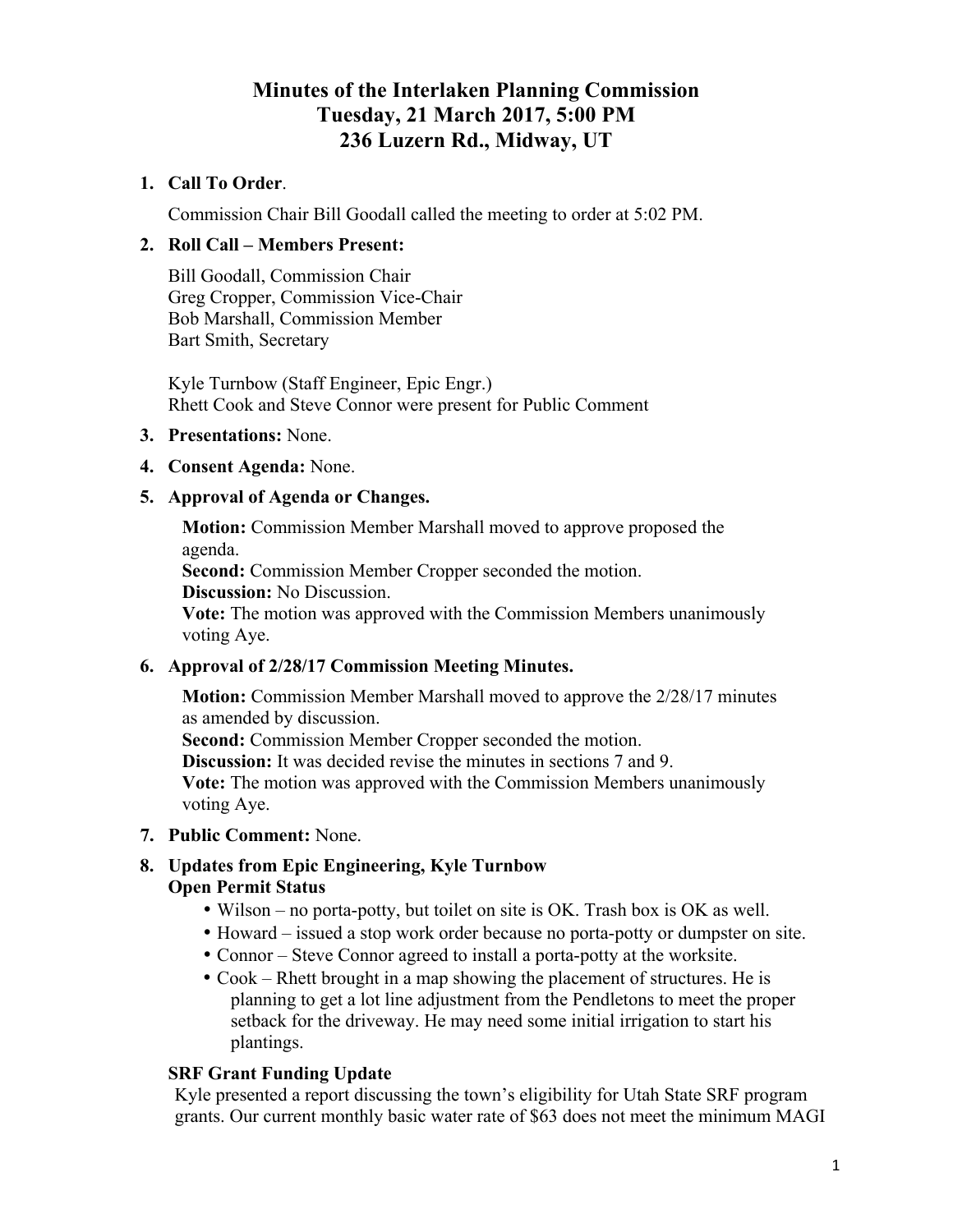calculation for our town - \$86.56. This means the town is not eligible to apply for the SRF grants. The town is eligible for low interest loans. Alternatively, we could challenge the income calculation for the MAGI rate.

### **Water Rights Transfer (Municipal Rights)**

Epic is currently looking into the transfer of rights. Goodall asked them to expedite this.

#### **Acquisition of Summit Engineering Documents**

Kyle reported that Summit wants to bill for 6 hours to find and put together these documents. Cropper will follow up with Mike Johnston to see about getting them.

### **Maximum Building Height Restriction**

Kyle presented a letter discussing the maximum building height restriction in our code. The planning commission decided to recommend a change in the code, in the next revision, to 35 feet from natural grade for all lots. It was agreed that there was no reason to have a different requirement for slopes > 25%.

Goodall mentioned he would also like to see the code revised to reduce the front setback from 30 feet (from the road right of way) for steeper slopes to prevent larger digouts. In addition, he would like to get a document from Epic stating that there's no reason to have a different height requirement for slopes  $> 25\%$ .

Cropper felt that we need to clarify what is natural grade – should it be the lowest point exposed or do you follow the slope up the hill (as an envelope).

### **9. Owner/Builder Liability Insurance Requirements – Update**

We are requiring the owner/builder to fill out the state form. We also recommend they have liability insurance.

#### **10. Land Use Permit Request Information – can it be finalized?**

Not yet ready to be finalized. Items from Goodall's handout were discussed regarding permit exemptions:

- #6 Fences it was discussed whether to restrict how much of a lot could be fenced, eg do we allow lot line to lot line fencing? Goodall offered to contact the DNR and find out what is a reasonable corridor size for wildlife movement and make a proposal.
- #13 Residential Gardening it was decided this needed better definition. The current code restricts this to a maximum of 100 ft2 without a permit. This may be too small.
- #35 excavation currently the code restricts this to a maximum of 200 ft2 without a permit. Note that this covers any excavation in addition to what is required to build the house and driveway. Cropper recommended setting the limit to <40 yd3 and a change in elevation of  $\leq 2$  feet. That's the Summit County recommendation for an excavation permit exemption.
- #38 Renovation/Remodel Goodall's recommendation was to use an edited version of the IRC. Cropper asked if we should require minor electrical work be done by a licensed electrician, when a permit is not issued? Goodall suggested we follow the IRC to protect the town for liability. Cropper would like an exception for minor electrical work. Cropper will draft a doc that states we adopt the IRC with exceptions for minor work.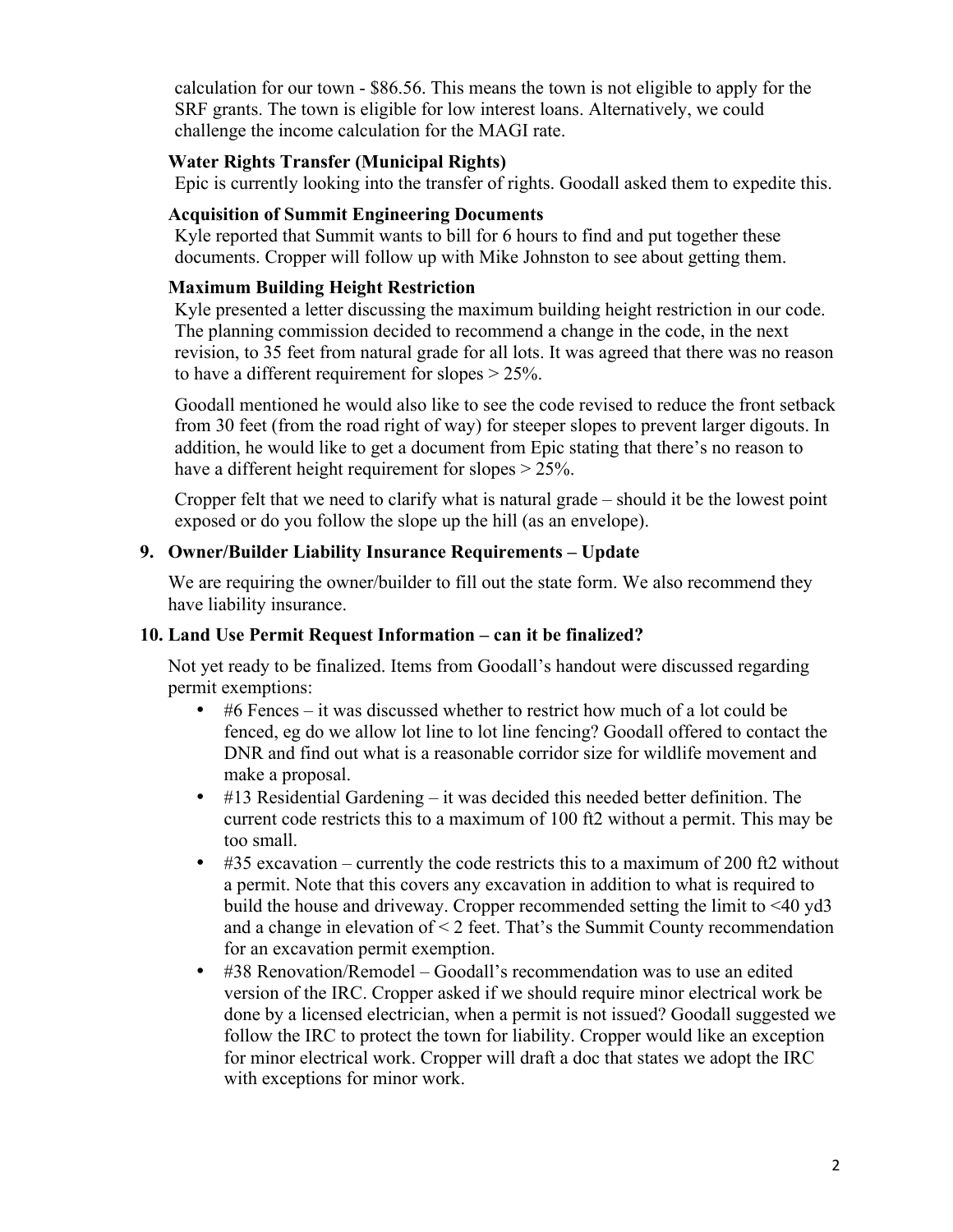### **11. Land Use Permit Document Checklist – can it be finalized?**

A list of what you need for a land use permit and a list of permit exemptions. Epic will review this list with Goodall and make recommendations. Open issue – what is considered a complete plan set?

#### **12. Title 9.01 through 9.03 Document References – updates & future direction**

Goodall presented a list of document references in Title 9. This will be helpful in reorganizing and revising this title.

#### **13. Water System Progress**

3 Engineering Firms have been identified to fix, maintain, and upgrade our system. The town will pursue bids from all 3 firms. The Town Council will handle this process.

### **14. PC Minutes Posting/Approval – can it be expedited?**

Smith will attempt to produce the minutes in a more timely fashion. He is constrained by his duty as Town Clerk and the priorities assigned to him in that position.

#### **15. Other Business.**

Chip Higgins request to modify Section 11.070.080 F. 2. d. – The mayor and the planning commission are in agreement that this request should be approved in the next revision of Title 9. The request was to modify the language so that a variance could be issued for this circumstance. Cropper pointed out that even without this explicitly stated, an applicant may apply for a variance. Smith will write Higgins regarding the PC's position.

Jungfrau Water Tank – regarding the town's responsibility towards the water tank located on a private lot. Cropper suggested the owners research their titles and see if there's anything governing it. Unless there's a covenant stating that the town will remove the tank when the owner is ready to build, the owner's are responsible for dealing with the tank. Goodall will write the owners a letter explaining the town's position.

### **16. Action Item Update from Previous Meeting (see 2/28/17 minutes).**

Not discussed.

### **17. Summary of Action Items from this meeting.**

### **Bill Goodall**

- Verify that Epic Engr is looking into the water rights issue with Lisa.
- Set up a meeting with Epic to discuss documents that pass back & forth between the town and Epic.
- Write the lot owner for the Jungfrau water tank stating the town's position on the disposition of that tank.
- Contact the DNR to find out what is a suitable corridor size for wildlife movement.

### **Greg Cropper**

- Follow up with Summit Engr/Mike Johnston about acquiring our files.
- Draft a document that states we use the IRC for adoption with exceptions for minor work.